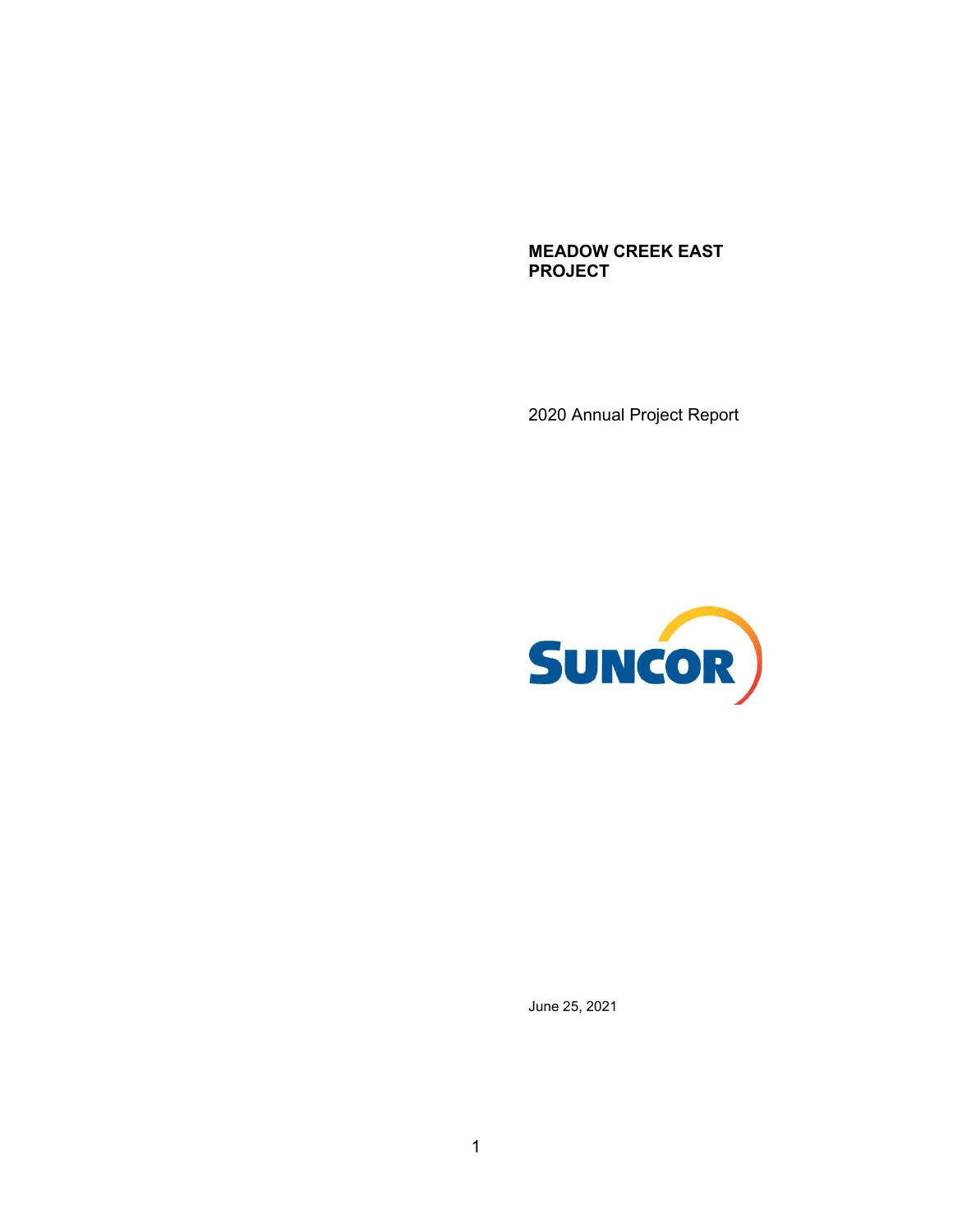

# **1.0 INTRODUCTION**

 In accordance with conditions 5.25 through 5.27 of the Meadow Creek East project approval (PIA-003) Suncor Energy Inc. (Suncor) is providing the information below required for the 2020 Annual Project Report.

# **2.0 PROJECT UPDATE**

 The Meadow Creek East project was approved by the Alberta Energy Regulator (AER) on March 27, 2017.

#### **2020 Activities**

 No tree clearing, disturbance or reclamation activities were completed in 2020 under the Meadow Creek East Project Approval.

#### **Proposed 2021 Activities**

 No tree clearing, disturbance or reclamation activities are planned in 2021 under the Meadow Creek East Project Approval.

 Suncor has deferred the Meadow Creek East project and no activities regulated by the approval are planned for 2021. The operational life of the project remains 25 to over 40 years.

## **3.0 COMPLIANCE**

 Since receiving approval on March 27, 2017, Suncor has been working to identify and action regulatory compliance requirements. Suncor will continue this work through 2021. As no activities have been conducted since receiving the approval, there are no audits, inspections or compliance actions to report at this time.

## **4.0 LAND/ENVIRONMENTAL**

 There has been no update to the information required by the AER for Land/Environmental since project approval was received. No new environmental sensitivities have been identified for the Meadow Creek East project.

## **5.0 APPROVAL**

There have been no changes to project scope since the approval was received.

As per Schedule 9 of the approval, the following extension request was submitted in 2020: